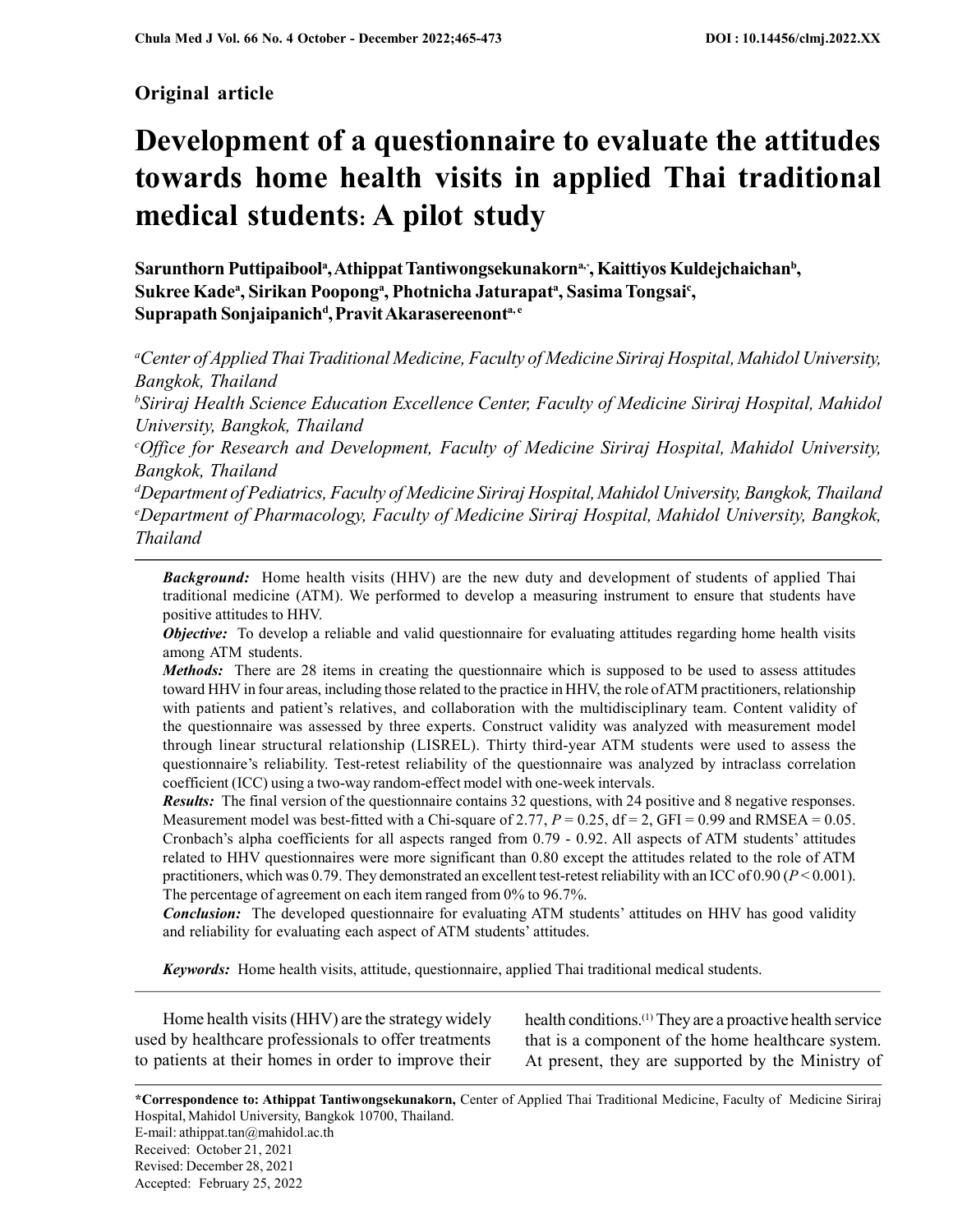Public Health. It has launched a project titled "Primary Care Cluster" for inclusive health promotion, with physicians' teams providing public health services to individuals in their homes and communities. The project's goal is to improve people's access to health services in all areas and promote a holistic approach to health care.<sup>(2)</sup> The majority of HHV patients are seniors with a chronic disease or who are unable to help themselves. Some caregivers who are relatives of the patients, i.e., who care for them at home, may feel overwhelmed by their obligations. As a result, the interdisciplinary team must pay special attention to their needs. In order to carry out clinical practice efficiently, they need to have substantial knowledge and favorable attitudes about their duties in HHV.

The arts of Thai traditional medicine (TTM) can integrate into the healthcare system, including HHV. In the clinical practice of applied Thai traditional medicine (ATM) for HHV, ATM practitioners can perform proficiency in working in collaboration with others to achieve the patient goal. They can demonstrate proficiency in performing history taking and physical examination to collect relevant information to solve health problems, make the diagnosis, and plan for the treatment. They can dispense the herbal medicine or perform various maneuvers in line with standards for applied Thai traditional medical practitioners, such as court-type Thai traditional massage, hot herbal compress treatment. Some patients may receive both treatments for recovery from illness.

Center of Applied Thai Traditional Medicine, Faculty of Medicine Siriraj Hospital, Mahidol University considers that clinical practice in providing healthcare services in ATM graduates' roles has the nature of solving patients' problems or problems related to the work of TTM. Bachelor of ATM program designs using a discipline-based approach with the first three years of the curriculum devoted to students' construction of meanings or understanding of the basic concepts of various subjects such as Pre-clinical, Clinical, Thai medicine, Thai traditional pharmacy, Thai traditional therapeutic massage, Thai midwifery, i.e.<sup>(3)</sup>, through learning activities and student assessments. The last part of the curriculum, i.e., most of the fourth year, is devoted to clinical rotations in which students have the opportunity to apply their knowledge to solving problems in real situations under the supervision of the teaching staff, including the outpatient department, in-patient department, and HHV. The fourth-year ATM students practice in HHV

with their ATM supervisors and multidisciplinary team. Students will be motivated to show their roles and responsibilities while collaborating with others in this circumstance. It also enhances the students' attitudes toward curing the patients, especially the elderly.

However, HHV is a new duty and development of ATM students. It has not yet created a measuring instrument for attitudes towards HHV in ATM students to ensure that those students have positive attitudes and the proficiency in working effectively with multidisciplinary teams which following the expected learning outcomes, Thai Qualifications Framework for Higher Education in the field of ATM at the Bachelor Level (TQF:HEd1-ATM) $(4)$  and the standards for ATM practitioners of Thai Traditional Medical Council.<sup>(5)</sup> In addition, HHV trains students to improve their communication skills that correspond to  $21^{st}$  Century skills.<sup>(6)</sup> Thus, we performed this pilot study to develop a reliable and valid questionnaire for evaluating attitudes towards HHV in ATM students. Many stakeholders will benefit from the survey, including ATM students, patients, and educational administrators. It will assist ATM students in improving their performance and attitudes towards clinical practice related to patients' illness, including biopsycho-social aspects. Instructors will know how much is enough to deliver HHV content and how to revise teaching and learning activities. Moreover, the patients who received HHV would be provided care from ATM practitionerswith positive attitudes toward clinical practice and satisfaction with the treatment.

#### Materials and methods

This study was conducted at the Center of Applied Thai Traditional Medicine, Faculty of Medicine Siriraj Hospital, Mahidol University from September to December 2018, after the study protocol has been approved by Siriraj Institutional Research Board, EC320/2561 (EC3) Si.506/2018. 7

Firstly, we searched the literature review to compile the questionnaire related to attitudes and created the ATM students' attitudes related to HHV questionnaire, which comprises of four domains as 15 items for practice in HHV, four items for ATM practitioners' roles, seven items for relationships with patients and their relatives, and two items for collaboration with the multidisciplinary team. A total of 28 five-point Likert scales represents the ATM students' positive views and negative views on each question. There were 17 positive questions and 11 negative questions. There were five rating scales for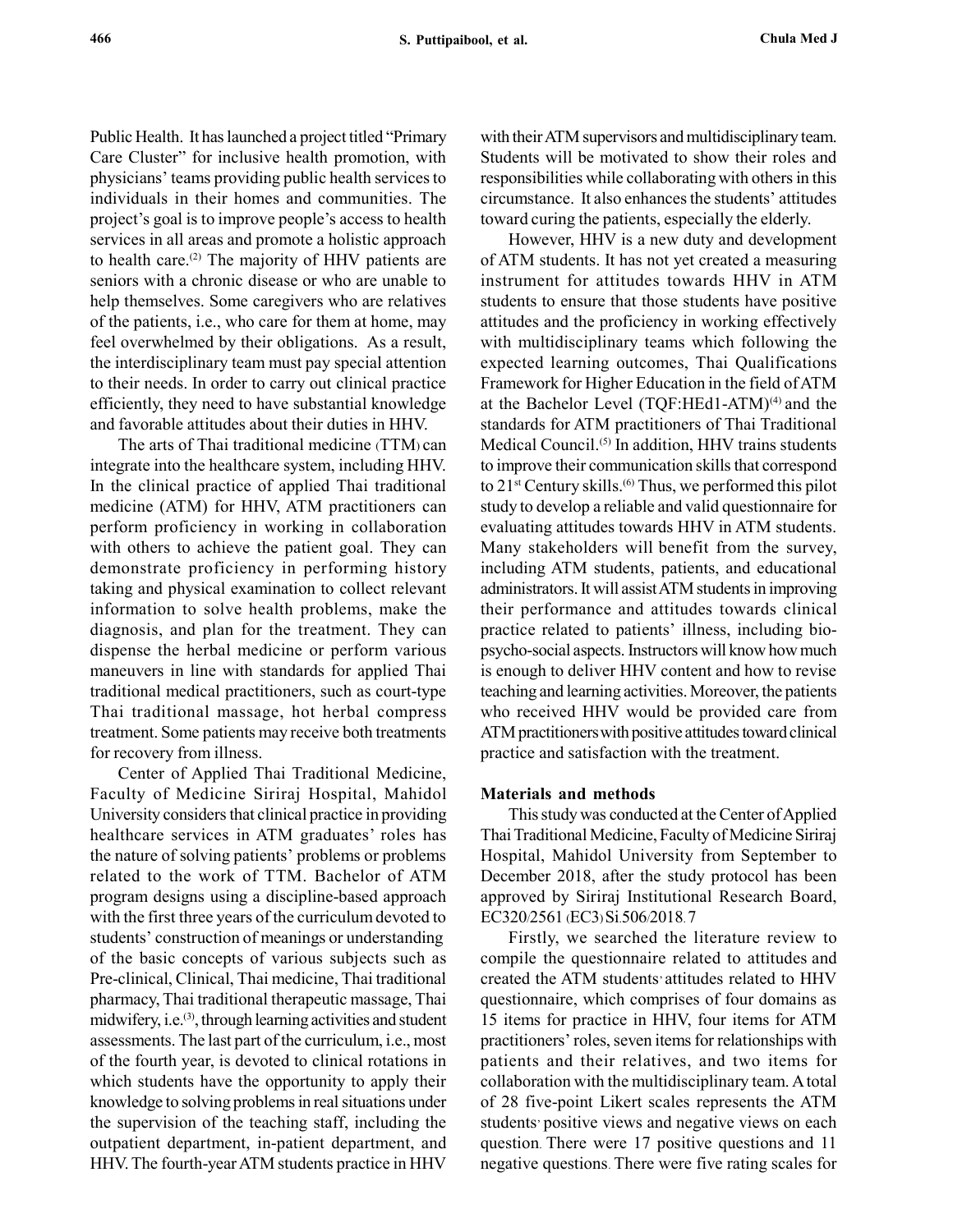the question. Items were designed in Thai language using the terms "strongly disagree", "somewhat disagree", "neutral", "somewhat agree", and "strongly agree" for one to five points, respectively.

Secondly, we divided the questionnaire quality assessment into two parts. Part 1 validity, two verification methods were used: content validity and construct validity.Part 2 reliability, verification of two methods were used: stability reliability and internal consistency reliability, which were detailed as follows.

Content validity of the questionnaire was evaluated by item content validity index (CVI). The questionnaire was provedby three experts in educator in assessment, physician in family medicine, and practitioner in ATM. They evaluated either appropriate demographic information and each question by providing the items a rating of 4 for very relevant, 3 forrelevant but needing minor revision, 2 for an item needing some revision, and 1 for not relevant.<sup>(7)</sup> Then, for each item, the item content validity index (I-CVI) was calculated as the number of experts giving a rating of either 3 or 4 (thus dichotomizing the ordinal scale into relevant and not relevant), divided by the total number of experts.The criterion for acceptable validity evidence was a CVI of  $0.80$  or greater.<sup>(7)</sup>

Construct validity, three times, the data were collected with the sample, totaling 174 ATM students studying at the Faculty of Medicine Siriraj Hospital, Mahidol University using linear structural relationship (LISREL) for Windows student version, and presenting the results as an image of the measurement model. A measurement model based on the four elements of the questionnaire.

The questionnaire's reliability was tested among 30 of 3rd-year ATM students studying at the Faculty of Medicine Siriraj Hospital, Mahidol University. The developed questionnaire was printed on paper, complete 30 sets, and sent to a cohort voluntarily. Data analysis was divided into two parts: the first part was a measure of internal consistency using Cronbach's alpha coefficient. The second part was a measure of stability using test-retest method assessed by intra class correlation coefficient (ICC) in the two-way random-effect model. The reliability was evaluated two times. The first and the second time were seven days apart. Median, interquartile range (IQR), proportion, percent, and ratio were used to describe participant agreement of each questionnaire item. Data were analyzed using PASW Statistics for Windows, Version 18.0. Chicago: SPSS Inc. Statistical significance was taken at  $P < 0.05$ .

#### Results

The results of the content validity, the first reviewing, found that the CVI value was between 0.67 and 1.00, with 13 out of 28 CVI criteria that met the criteria. The research team then revised the questions according to the recommendations of experts, such as "some questions had duplicate content," "avoid to use too many negative items," and "should not use the phrases 'the most', which made the participants' decision difficult." The details of the 28 items are presented in Table 1.

The questionnaire was then adjusted to increase item content validity between the question context and the desired information.Therefore, the questions were clarified, and proper terminology was ensured. Four more items were also added to measure more attitudes related to collaboration with multidisciplinary teams, and the questionnaire was then resent to the experts. In the second review, all experts scored all questions with 3 or 4 without any suggestions.

Lastly, the final version was comprised of four types of questions, thirty-two in total, to determine attitudes related to HHV. Fourteen questions were about attitudes related to practice in HHV, five questions were about attitudes related to the role of ATM practitioners, seven questions were about attitudes related to the relationship with patients and their relatives, and six questions were about attitudes related to collaboration with the multidisciplinary team. There were twenty-four positive questions and eight negative questions. The detail of the final version is shown in Table 2.

The construct validity results revealed that the measurement model of the ATM students' attitudes related to HHV was one factors measurement model, which was consisted of consecutive loading factors from practice in HHV, the role of ATM practitioners, relationships with patients and their relatives, collaboration with the multidisciplinary team. The validation model was best-fitted with a chi-square of 2.77,  $P = 0.25$ , df = 2, GFI = 0.99 and RMSEA = 0.05. Relationships with patients and their relatives had the highest loading factors (0.48), then roles of ATM practitioners (0.44), collaboration with the multidisciplinary team (0.41), and practice in HHV had the lowest loading factors (0.32). After that, we analyzed the measurement model based on the four elements of the questionnaire. We found that all model was best-fitted with data. Details are shown in Figure 1.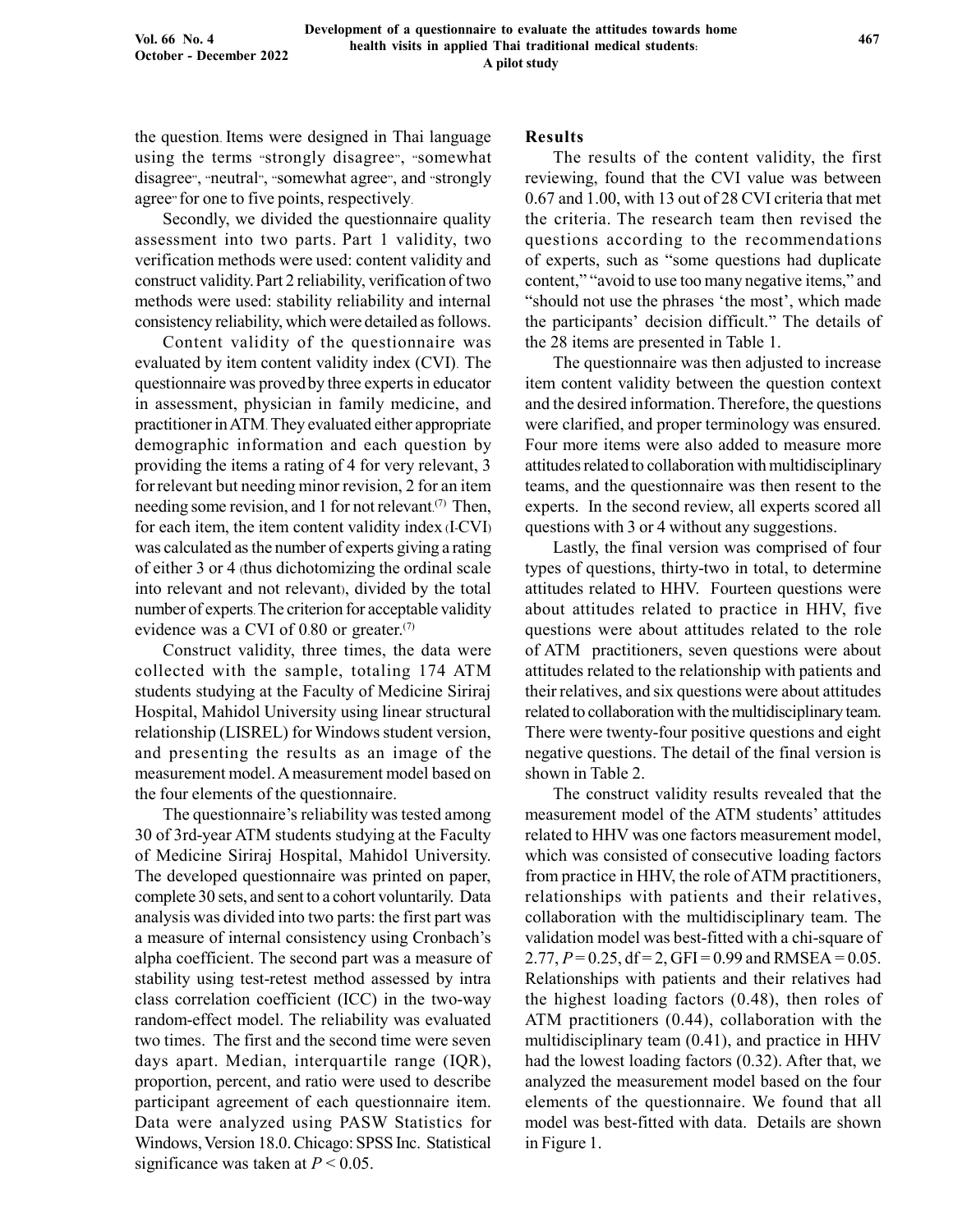| Item             | <b>ExpertA</b>            | <b>Expert B</b>           | Expert C                  | Number in Agreement     | Item CVI |
|------------------|---------------------------|---------------------------|---------------------------|-------------------------|----------|
| $\mathbf{1}$     | ä,                        | $\mathbf X$               | $\mathbf X$               | $\overline{c}$          | 0.67     |
| $\overline{c}$   |                           | X                         | $\bar{X}$                 | $\overline{c}$          | 0.67     |
| 3                | $\mathbf X$               | X                         | $\mathbf X$               | $\overline{\mathbf{3}}$ | 1.00     |
| $\overline{4}$   |                           | X                         | $\mathbf X$               | $\overline{c}$          | 0.67     |
| 5                | $\mathbf X$               | X                         | $\boldsymbol{\mathrm{X}}$ | $\mathfrak{Z}$          | $1.00\,$ |
| 6                | $\mathbf X$               | X                         | $\mathbf X$               | $\overline{\mathbf{3}}$ | $1.00\,$ |
| $\boldsymbol{7}$ | $\mathbf X$               | X                         | $\mathbf X$               | $\overline{\mathbf{3}}$ | $1.00\,$ |
| $\,$ $\,$        | $\overline{a}$            | $\boldsymbol{\mathrm{X}}$ | $\mathbf X$               | $\overline{c}$          | 0.67     |
| 9                |                           | $\mathbf X$               | $\mathbf X$               | $\overline{c}$          | 0.67     |
| 10               | $\mathbf X$               | X                         | $\mathbf X$               | $\overline{\mathbf{3}}$ | $1.00\,$ |
| 11               | $\mathbf X$               | $\mathbf X$               | $\mathbf X$               | $\overline{\mathbf{3}}$ | $1.00\,$ |
| 12               | ä,                        | X                         | $\mathbf X$               | $\overline{c}$          | $0.67\,$ |
| 13               | $\mathbf X$               | $\boldsymbol{\mathrm{X}}$ | $\mathbf X$               | $\overline{\mathbf{3}}$ | $1.00\,$ |
| 14               | $\blacksquare$            | X                         | $\mathbf X$               | $\overline{c}$          | 0.67     |
| 15               | $\mathbf X$               | $\boldsymbol{\mathrm{X}}$ | $\mathbf X$               | $\overline{\mathbf{3}}$ | $1.00\,$ |
| 16               | $\overline{X}$            | $\boldsymbol{\mathrm{X}}$ | $\mathbf X$               | $\mathfrak{Z}$          | $1.00\,$ |
| 17               |                           | X                         | $\mathbf X$               | $\overline{c}$          | 0.67     |
| 18               |                           | $\mathbf X$               | $\mathbf X$               | $\overline{c}$          | 0.67     |
| 19               |                           | X                         | $\mathbf X$               | $\overline{c}$          | 0.67     |
| $20\,$           | $\mathbf X$               |                           | $\mathbf X$               | $\overline{c}$          | 0.67     |
| 21               | X                         |                           | $\mathbf X$               | $\overline{c}$          | 0.67     |
| 22               | $\mathbf X$               |                           | $\mathbf X$               | $\overline{c}$          | 0.67     |
| 23               | $\mathbf X$               |                           | $\mathbf X$               | $\overline{2}$          | 0.67     |
| 24               | $\mathbf X$               | X                         | $\mathbf X$               | $\overline{\mathbf{3}}$ | $1.00\,$ |
| 25               |                           | X                         | $\mathbf X$               | $\overline{c}$          | 0.67     |
| 26               | $\mathbf X$               | $\mathbf X$               | $\mathbf X$               | $\overline{\mathbf{3}}$ | $1.00\,$ |
| 27               | $\mathbf X$               | $\mathbf X$               | $\mathbf X$               | $\overline{\mathbf{3}}$ | $1.00\,$ |
| $28\,$           | $\boldsymbol{\mathrm{X}}$ | $\mathbf X$               | $\mathbf X$               | 3                       | $1.00\,$ |
|                  |                           |                           |                           | Average I-CVI           | $0.82\,$ |
|                  |                           |                           |                           | S-CVI                   | 0.46     |

Table 1. Detail of CVI for each original questionnaire item.

I-CVI, item-level content validity index; S-CVI, scale-level content validity index, universal agreement method = 0.46; average I-CVI, average item-level content validity index, averaging method = 0.82.

Table 2. Final version of the questionnaire.

| <b>Item</b> |                                                                            | <b>References</b>                             |                                            |                                                       |                                                  |                                                     |  |
|-------------|----------------------------------------------------------------------------|-----------------------------------------------|--------------------------------------------|-------------------------------------------------------|--------------------------------------------------|-----------------------------------------------------|--|
|             |                                                                            | <b>Flaherty</b><br>JH, et al. $(8)$<br>(2002) | <b>Denton GD</b><br>et al. $(9)$<br>(2009) | Erdemir F,<br><i>et al.</i> <sup>(10)</sup><br>(2011) | Puangmala<br>N, et al. <sup>(11)</sup><br>(2017) | <b>Standards for</b><br><b>ATM</b><br>practitioners |  |
|             | 1. I think HHV is interesting.                                             |                                               |                                            |                                                       |                                                  |                                                     |  |
|             | 2. I like the other work of<br>ATM practitioners more<br>than HHV.*        |                                               |                                            |                                                       |                                                  |                                                     |  |
|             | 3. I think the characteristics of<br>HHV are suitable for my<br>character. |                                               |                                            |                                                       | ✓                                                |                                                     |  |
|             | 4. I think HHV is a challenging<br>task for me.                            |                                               |                                            |                                                       |                                                  |                                                     |  |
|             | 5. I think HHV is a holistic<br>patient care.                              |                                               |                                            |                                                       |                                                  | ✓                                                   |  |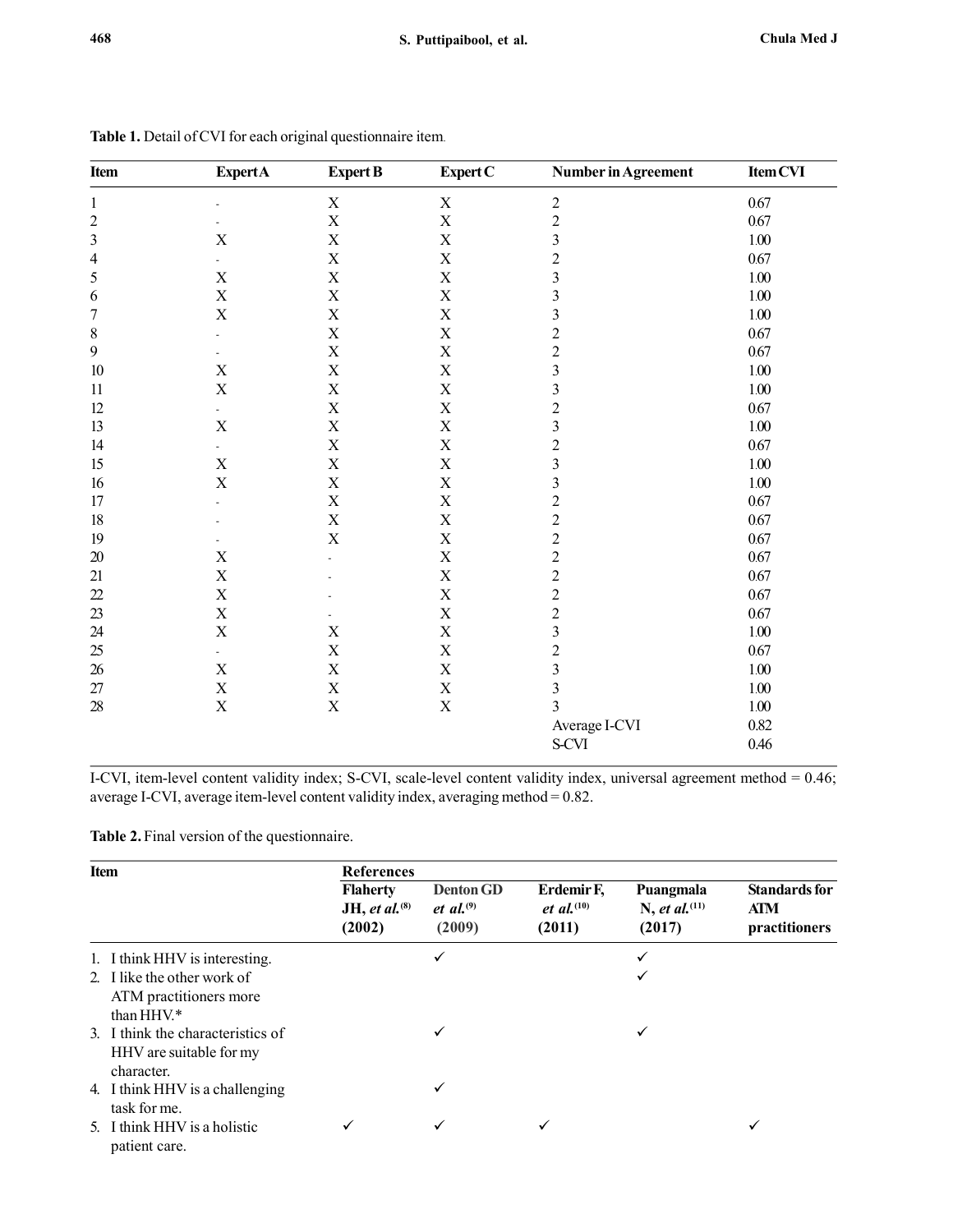Table 2.(Con) Final version of the questionnaire.

| Item                                                                                                                       | References                                    |                                            |                                                       |                                                  |                                                     |  |
|----------------------------------------------------------------------------------------------------------------------------|-----------------------------------------------|--------------------------------------------|-------------------------------------------------------|--------------------------------------------------|-----------------------------------------------------|--|
|                                                                                                                            | <b>Flaherty</b><br>JH, et al. $(8)$<br>(2002) | <b>Denton GD</b><br>et al. $(9)$<br>(2009) | Erdemir F,<br><i>et al.</i> <sup>(10)</sup><br>(2011) | Puangmala<br>N, et al. <sup>(11)</sup><br>(2017) | <b>Standards for</b><br><b>ATM</b><br>practitioners |  |
| 6. I think taking the patient's<br>history at home and hospital<br>are similar.                                            |                                               |                                            |                                                       | ✓                                                |                                                     |  |
| 7. I think the meeting of the<br>multidisciplinary team<br>before HHV does not                                             |                                               |                                            |                                                       | ✓                                                |                                                     |  |
| affect their performance.*<br>8. After home health visiting,<br>it makes me intend to                                      |                                               |                                            |                                                       | ✓                                                |                                                     |  |
| practice more.<br>9. I think that home health                                                                              |                                               | ✓                                          |                                                       |                                                  |                                                     |  |
| visiting patients with<br>disabilities causes a lot of<br>time to work.*                                                   |                                               |                                            |                                                       |                                                  |                                                     |  |
| 10. If the team visit elderly<br>patients' home and sometimes<br>they don't understand each<br>other, it is normal for me. | ✓                                             |                                            | ✓                                                     |                                                  |                                                     |  |
| 11. I think home health visiting<br>spends more time than other<br>treatments.*                                            |                                               | ✓                                          |                                                       |                                                  |                                                     |  |
| 12. I think HHV is the other<br>important duty of ATM<br>practitioner.                                                     |                                               |                                            |                                                       | ✓                                                | ✓                                                   |  |
| 13. I understand the role in<br>the HHV of ATM practitioner                                                                |                                               |                                            |                                                       | ✓                                                | ✓                                                   |  |
| as well.<br>14. I think most relatives of<br>patients think that the role<br>of ATM practitioner is<br>massaging.*         |                                               |                                            |                                                       | ✓                                                |                                                     |  |
| 15. I believe that ATM practitioner<br>is important for the health care<br>of people in the community.                     |                                               |                                            |                                                       | ✓                                                | ✓                                                   |  |
| 16. I think that home health<br>visiting is a duty of ATM<br>practitioner, that is valuable to<br>patients.                |                                               |                                            |                                                       |                                                  | ✓                                                   |  |
| 17. I think that HHV is as<br>important as procedures in                                                                   | ✓                                             |                                            |                                                       |                                                  |                                                     |  |
| the hospital.<br>18. I think home health visiting<br>makes me understand the<br>problems that affect the                   |                                               |                                            |                                                       |                                                  | ✓                                                   |  |
| treatment of patients.<br>19. I truly know the patients'<br>needs when visiting home.                                      |                                               |                                            |                                                       |                                                  |                                                     |  |
| 20. I think ATM practitioners<br>take care of patients as<br>they were their own relatives.                                |                                               |                                            |                                                       |                                                  |                                                     |  |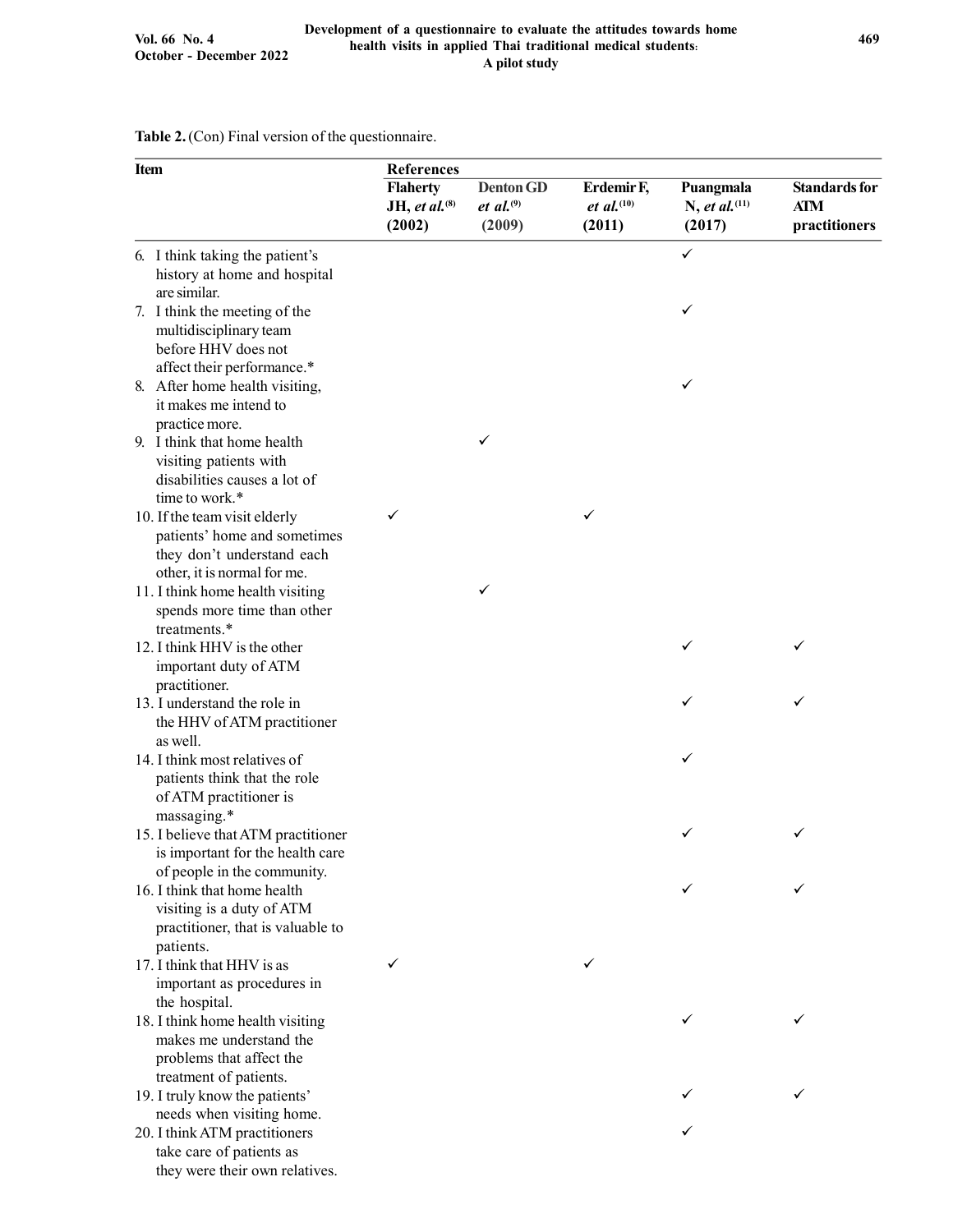| <b>Item</b>                                                                                                                     | <b>References</b>                             |                                            |                                                       |                                                  |                                              |  |  |
|---------------------------------------------------------------------------------------------------------------------------------|-----------------------------------------------|--------------------------------------------|-------------------------------------------------------|--------------------------------------------------|----------------------------------------------|--|--|
|                                                                                                                                 | <b>Flaherty</b><br>JH, et al. $(8)$<br>(2002) | <b>Denton GD</b><br>et al. $(9)$<br>(2009) | Erdemir F,<br><i>et al.</i> <sup>(10)</sup><br>(2011) | Puangmala<br>N, et al. <sup>(11)</sup><br>(2017) | <b>Standards for</b><br>ATM<br>practitioners |  |  |
| 21. I think ATM practitioners<br>take care of the patients'<br>relatives as if they were<br>their own relatives.                |                                               |                                            |                                                       | $\checkmark$                                     |                                              |  |  |
| 22. I think the relatives tell me<br>the patient's health that<br>expresses the trust and<br>expectation of my treatment.       |                                               |                                            |                                                       | ✓                                                |                                              |  |  |
| 23. I think that ATM<br>practitioners do not like to<br>answer the questions of<br>relatives of patients.*                      | ✓                                             |                                            | ✓                                                     | ✓                                                |                                              |  |  |
| 24. I think that patients cooperate<br>with ATM practitioners very well.                                                        |                                               |                                            |                                                       |                                                  |                                              |  |  |
| 25. I think that relatives of<br>patients cooperate with<br>ATM practitioners very well.                                        |                                               |                                            |                                                       |                                                  |                                              |  |  |
| 26. I think patients treat me<br>equally as other health<br>professional personnel.                                             |                                               |                                            |                                                       | ✓                                                |                                              |  |  |
| 27. I think other health<br>professional personnel<br>speak to honor me.                                                        |                                               |                                            |                                                       | ✓                                                |                                              |  |  |
| 28. I understand the role in<br>the HHV of other health<br>professional personnel as well.                                      |                                               |                                            |                                                       | ✓                                                |                                              |  |  |
| 29. I think HHV with a<br>multidisciplinary team lets<br>me know how to work as a<br>team member.                               |                                               |                                            |                                                       | ✓                                                | ✓                                            |  |  |
| 30. I think that HHV with a<br>multidisciplinary team<br>makes me solves the patients'<br>problems better.                      |                                               |                                            |                                                       | ✓                                                | $\checkmark$                                 |  |  |
| 31. I think that HHV with a<br>multidisciplinary team<br>makes me stress.*                                                      |                                               |                                            |                                                       |                                                  |                                              |  |  |
| 32. I do not know why ATM<br>practitioners must visit the<br>home although other health<br>professionals work similarly to me.* |                                               |                                            |                                                       |                                                  |                                              |  |  |
| *Negative item                                                                                                                  |                                               |                                            |                                                       |                                                  |                                              |  |  |

#### Table 2.(Con) Final version of the questionnaire.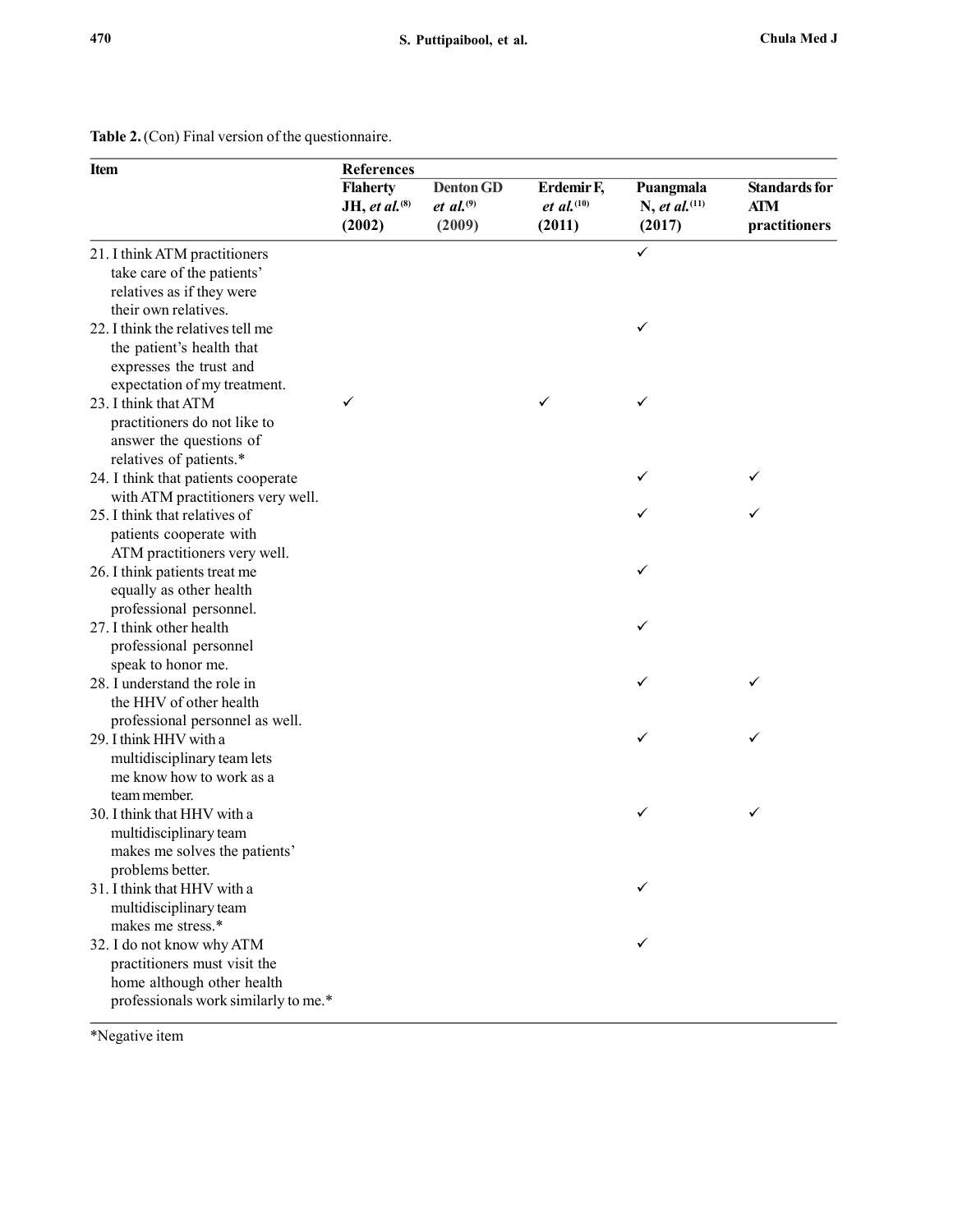

Chi-square = 2.77, df = 2, P-value = 0.25, RMSEA = 0.05





Chi-square = 5.69, df = 3,  $P$ -value = 0.13, RMSEA = 0.07







Chi-square =  $9.17$ , df =  $7$ ,  $P$ -value =  $0.24$ , RMSEA =  $0.04$ 

Figure 1. The measurement model of the ATM students' attitudes related to HHV.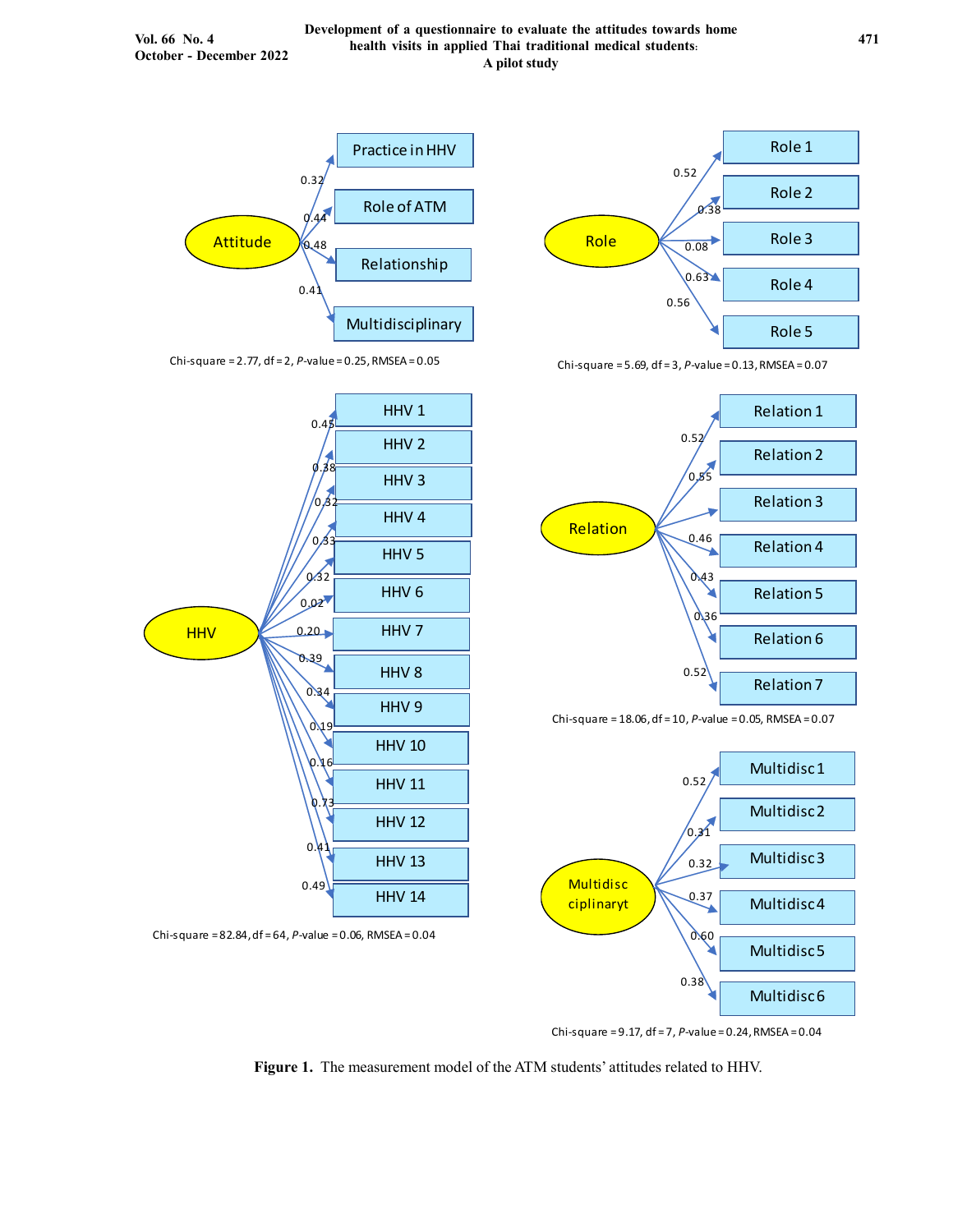Internal consistency and reliability were assessed in which Cronbach's alpha coefficient was applied. Results of the reliability test with the percentage of agreement for each item are shown in Table 3. For each aspect of ATM students' attitudes related to the HHV questionnaire, Cronbach's alpha coefficient was more than 0.8. Except for the attitudes related to the role of ATM practitioners, Cronbach's alpha coefficient was 0.79.

Stability was assessed by the two-way randomeffect model of intraclass correlation coefficient with the one-week test-retest method. It was 0.90 with statistically significant  $(P < 0.001)$ .

Table 3. Cronbach's alpha coefficient in each aspect of ATM students' attitudes related to HHV questionnaire.

| Each aspect of ATM students' attitudes related to HHV questionnaire            | Cronbach's alpha coefficient |
|--------------------------------------------------------------------------------|------------------------------|
| 1. Attitudes related to practice in HHV                                        | 0.91                         |
| 2. Attitudes related to the role of ATM practitioners                          | 0.79                         |
| 3. Attitudes related to the relationship with patients and patient's relatives | 0.86                         |
| 4. Attitudes related to work with the multidisciplinary team                   | 0.92                         |

Table 4. Percentage of agreement for each item.

|                | Participant who answers in possible answers<br><b>Median</b><br>(IQR)<br>$(n=30)$ |                         |                           |                         | Percentage<br>of agreement( $\%$ ) |          |      |
|----------------|-----------------------------------------------------------------------------------|-------------------------|---------------------------|-------------------------|------------------------------------|----------|------|
|                | 1                                                                                 | $\overline{2}$          | $\overline{\overline{3}}$ | 4                       | $\overline{5}$                     |          |      |
| Q1             | $\boldsymbol{0}$                                                                  | $\boldsymbol{0}$        | $\overline{c}$            | 17                      | 11                                 | 4(5,4)   | 93.3 |
| $Q2*$          | $\boldsymbol{0}$                                                                  | $\boldsymbol{7}$        | 13                        | 10                      | $\boldsymbol{0}$                   | 3(4,3)   | 23.3 |
| Q <sub>3</sub> | $\boldsymbol{0}$                                                                  | $\overline{c}$          | 24                        | $\overline{4}$          | $\boldsymbol{0}$                   | 3(3,3)   | 13.3 |
| Q4             | $\boldsymbol{0}$                                                                  | $\boldsymbol{0}$        | $\overline{7}$            | 17                      | 6                                  | 4(4,4)   | 76.7 |
| Q <sub>5</sub> | $\boldsymbol{0}$                                                                  | $\boldsymbol{0}$        | 3                         | 14                      | 13                                 | 4(5,4)   | 90.0 |
| Q <sub>6</sub> | $\boldsymbol{0}$                                                                  | $\overline{7}$          | 18                        | $\overline{c}$          | $\mathfrak{Z}$                     | 3(3,3)   | 16.7 |
| $Q7*$          | 15                                                                                | 14                      | $\mathbf{1}$              | $\boldsymbol{0}$        | $\boldsymbol{0}$                   | 1.5(2,1) | 96.7 |
| Q8             | $\overline{0}$                                                                    | 1                       | 13                        | 13                      | 3                                  | 4(4,3)   | 53.3 |
| $Q9*$          | 16                                                                                | 13                      | $\mathbf{1}$              | $\boldsymbol{0}$        | $\boldsymbol{0}$                   | 1(2,1)   | 96.7 |
| Q10            | $\overline{c}$                                                                    | 10                      | 12                        | 5                       | $\mathbf{1}$                       | 3(3,2)   | 20.0 |
| $Q11*$         | 5                                                                                 | 12                      | 10                        | $\overline{\mathbf{3}}$ | $\boldsymbol{0}$                   | 2(3,2)   | 56.7 |
| Q12            | $\boldsymbol{0}$                                                                  | $\boldsymbol{0}$        | 9                         | 10                      | 11                                 | 4(5,3)   | 70.0 |
| Q13            | $\boldsymbol{0}$                                                                  | $\overline{\mathbf{3}}$ | 22                        | 5                       | $\boldsymbol{0}$                   | 3(3,3)   | 16.7 |
| $Q14*$         | $\boldsymbol{0}$                                                                  | $\boldsymbol{0}$        | $\mathbf{1}$              | 12                      | 17                                 | 5(5,4)   | 0.0  |
| Q15            | $\theta$                                                                          | $\boldsymbol{0}$        | 4                         | 16                      | 10                                 | 4(5,4)   | 86.7 |
| Q16            | $\boldsymbol{0}$                                                                  | $\boldsymbol{0}$        | 5                         | 17                      | $8\,$                              | 4(5,4)   | 83.3 |
| Q17            | $\mathbf{1}$                                                                      | $\mathbf{1}$            | $\overline{7}$            | 12                      | 9                                  | 4(5,3)   | 70.0 |
| Q18            | $\boldsymbol{0}$                                                                  | $\boldsymbol{0}$        | 5                         | $10\,$                  | 15                                 | 4.5(5,4) | 83.3 |
| Q19            | $\boldsymbol{0}$                                                                  | $\boldsymbol{0}$        | 6                         | 15                      | 9                                  | 4(5,4)   | 80.0 |
| Q20            | $\boldsymbol{0}$                                                                  | $\overline{c}$          | 11                        | 12                      | 5                                  | 4(4,3)   | 56.7 |
| Q21            | $\boldsymbol{0}$                                                                  | $\overline{\mathbf{3}}$ | 11                        | 11                      | 5                                  | 4(4,3)   | 53.3 |
| Q22            | $\boldsymbol{0}$                                                                  | $\boldsymbol{0}$        | $\overline{c}$            | 14                      | 14                                 | 4(5,4)   | 93.3 |
| $Q23*$         | 10                                                                                | 17                      | $\overline{c}$            | $\,1$                   | $\boldsymbol{0}$                   | 2(2,1)   | 90.0 |
| Q24            | $\boldsymbol{0}$                                                                  | $\boldsymbol{0}$        | 19                        | 9                       | $\overline{c}$                     | 3(4,3)   | 36.7 |
| Q25            | $\boldsymbol{0}$                                                                  | $\boldsymbol{0}$        | 18                        | 10                      | $\overline{c}$                     | 3(4,3)   | 40.0 |
| Q26            | $\boldsymbol{0}$                                                                  | 3                       | 9                         | 17                      | $\mathbf{1}$                       | 4(4,3)   | 60.0 |
| Q27            | $\boldsymbol{0}$                                                                  | $\boldsymbol{0}$        | 8                         | 17                      | 5                                  | 4(4,3)   | 73.3 |
| Q28            | $\boldsymbol{0}$                                                                  | $\mathbf{1}$            | 16                        | 12                      | $\mathbf{1}$                       | 3(4,3)   | 43.3 |
| Q29            | $\boldsymbol{0}$                                                                  | $\boldsymbol{0}$        | 3                         | 10                      | 17                                 | 5(5,4)   | 90.0 |
| $Q30$          | $\boldsymbol{0}$                                                                  | $\boldsymbol{0}$        | $\overline{c}$            | $\,$ $\,$               | 20                                 | 5(5,4)   | 93.3 |
| $Q31*$         | 8                                                                                 | 14                      | $\sqrt{ }$                | $\mathbf{1}$            | $\boldsymbol{0}$                   | 2(3,1)   | 73.3 |
| $Q32*$         | 6                                                                                 | 14                      | 8                         | $\overline{2}$          | $\boldsymbol{0}$                   | 2(3,2)   | 66.7 |

\*Negative item

\*\*% of agreement: percentage of participants give score 4 or 5 in each positive item or score 1 or 2 in each negative item